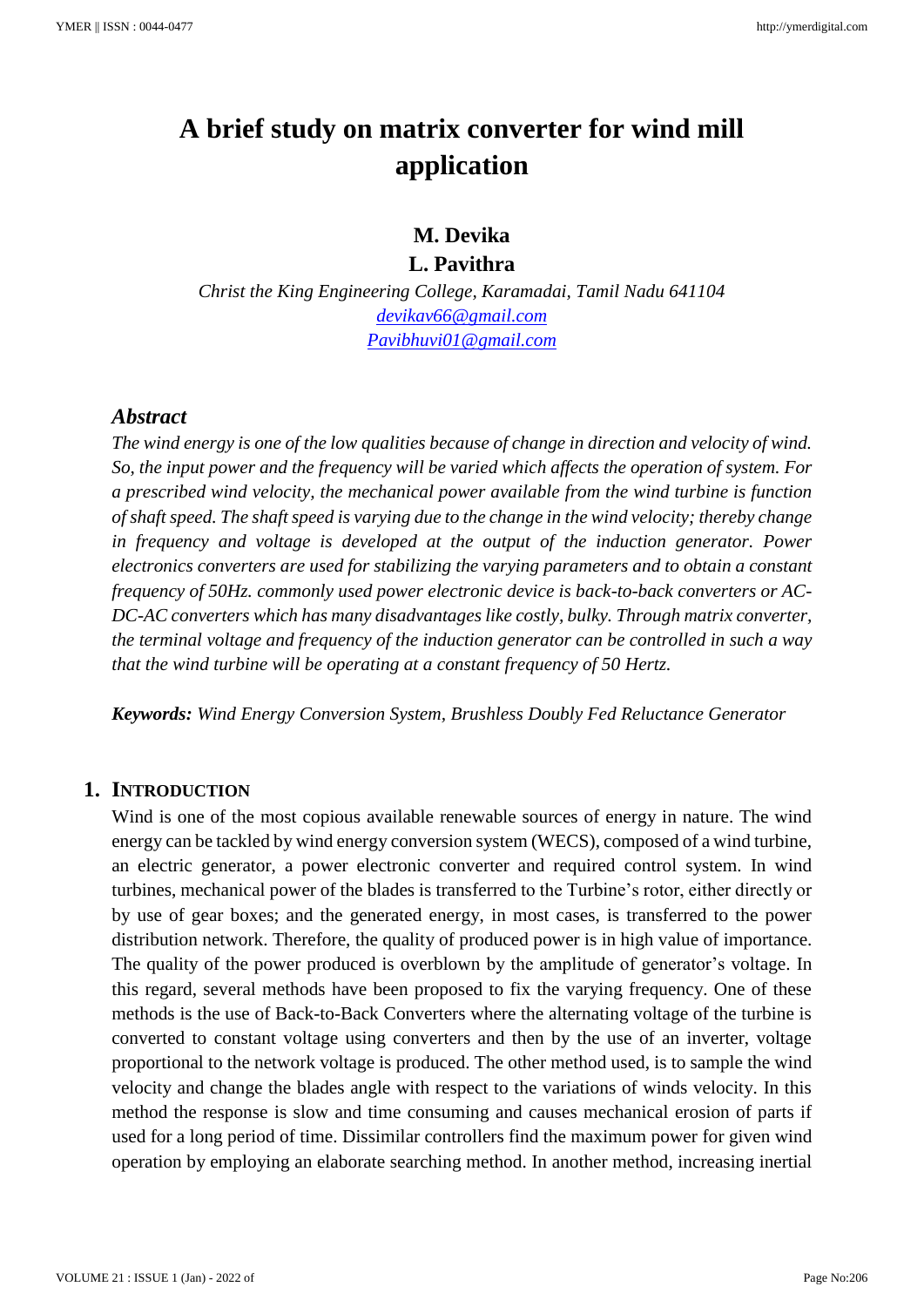momentum of turbine's shaft is proposed to overcome rapid fluctuations of wind. In order to perform speed control of the turbine shaft to achieve maximum power, different control methods such as field-oriented control and constant V/f have been used. With the above analysed drawbacks, the MATRIX CONVERTER was implemented in wind applications as it stabilizes the frequency variations. Through matrix converter, the terminal voltage and frequency of the induction generator can be controlled, so the wind turbine will be operating at a frequency of 50 Hz.

# **2. WIND ENERGY CONVERSION SYSTEM**

A wind energy conversion system is composed of blades, an electric generator, a power electronic converter, and a control system. Changing the kinetic energy into electric power and injecting this electric power into the electrical load or the utility grid.



Figure 1.1. Block diagram of a WECS

Maximum power, Pmax=  $0.593(1/2\rho AV^3)$ Total power in wind stream =  $1/2\rho A V^3$ 

Power coefficient is the ration of maximum output power to total power available in the wind,

$$
\eta_{max} \text{ or } C_p = \frac{\rho_{max}}{\rho_{total}} = 0.539 \tag{1.1}
$$

Where,

P is the power in W,

 $\rho$  is the air density in  $g/m^3$ ,

Cp is a dimensionless factor called power coefficient,

A is the turbine rotor area in  $m^2(A = \pi R^2)$ ,

where R is the rotor blade radius)

V is the wind speed in  $m/s$ .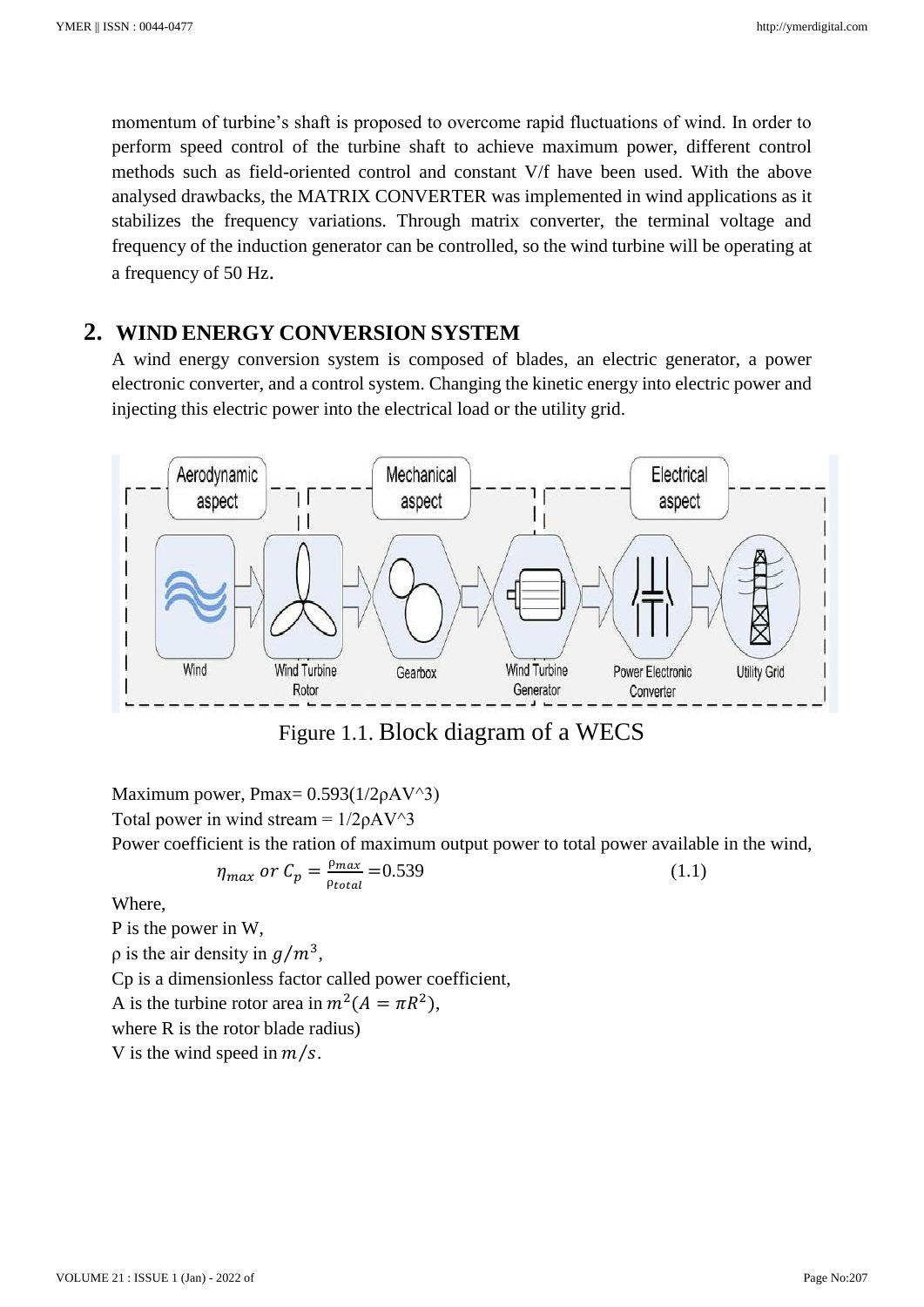

Figure 2.2. Different topologies of wind energy conversion systems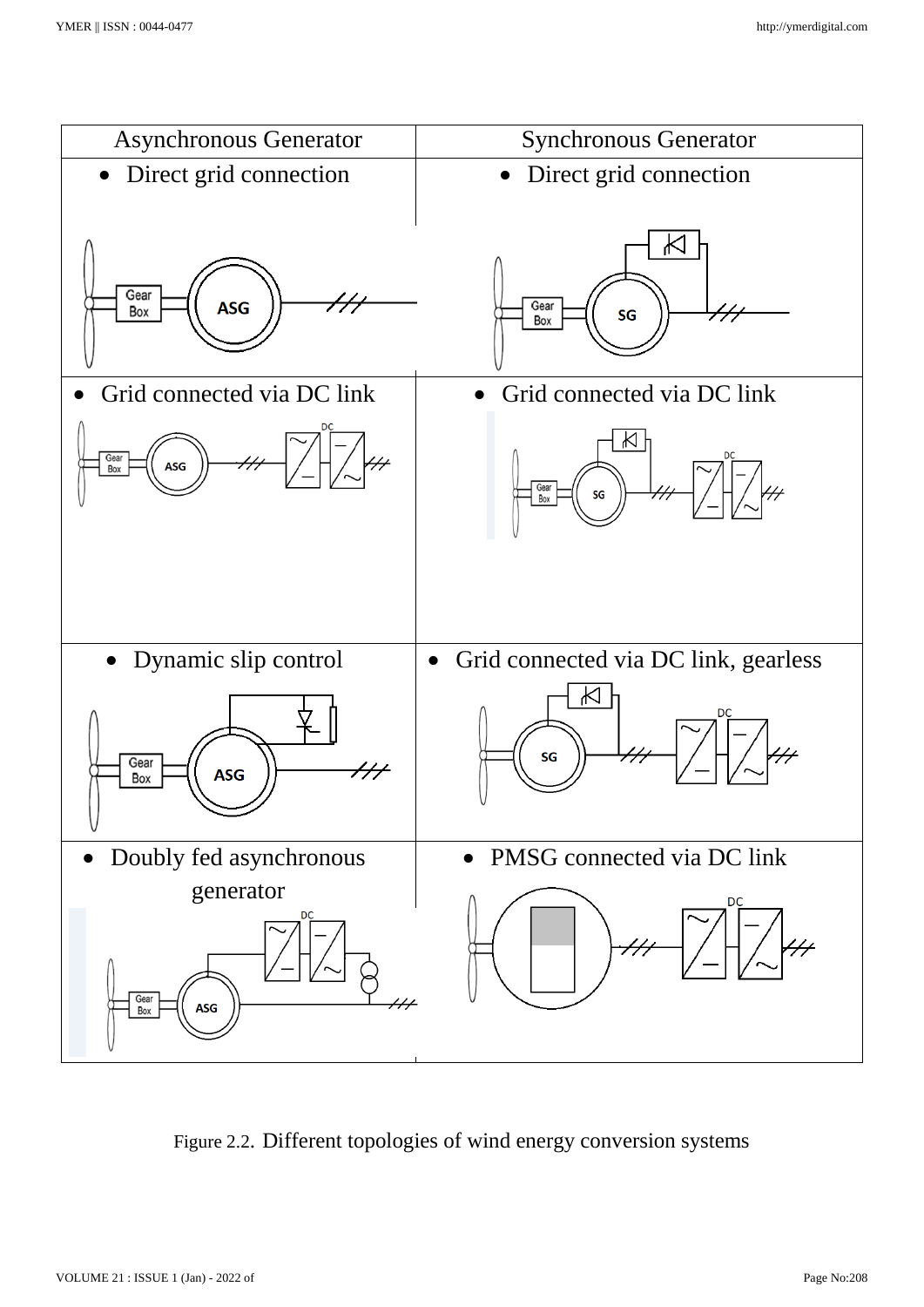# **3. WIND TURBINE GENERATORS**

## *3.1. Wind Turbine Generators in the Current Market*

WTGs can be classified into three types according to its operation speed and the size of the associated converters as below:

- FSWT (Fixed Speed Wind Turbine)
- VSWT (Variable Speed Wind Turbine) with:
- PSFC (partial scale frequency converter)
- FSFC (full scale frequency converter)

FSWT including SCIG (Squirrel-Cage Induction Generator), led the market until 2003 when DFIG (Doubly Fed Induction Generator), which is the main concept of VSWT with PSFC, overtook and has been the leading WTG concept with 85% of the market share reported in. PMSG (Permanent Magnet Synchronous Generator) has been drawing increased attention and increasing its market share in the past several years due to the benefits of PMSG and disadvantages of WRSG .Since there is much literature available on these WTG concepts in the market such as, the following section will only address the two newer concepts of WTGs, which are BDFIG (Brushless Doubly Fed Induction Generator) and BDFRG (Brushless Doubly Fed Reluctance Generator), followed by the discussion with the comparison of them to the present concepts.

#### *3.2 Newer WTG concepts:*

# *3.2.1 BDFIG (Brushless Doubly Fed IG)*

BDFIG is one of the most popular VSWT with PSFC types in the current research area due to its increased characteristics of DFIG, which is the most popular WTG type at the current market, along with its brushless aspect that DFIG do not possess. As shown in, BDFIG consists of two cascaded induction machines; one is for the generation and the other is for the control in order to eliminate the use of slip rings and brushes, which are the main drawback of DFIG. This brushless concept increases reliability, which is desirable in offshore application. Other advantages are reported including its capability with low operation speed. On the other side, BDFIG has complex aspects in its design, assembly and control, which are some of the main disadvantages of BDFIG.

# *3.2.2 BDFRG (Brushless Doubly Fed Reluctance Generator)*

There is also another brushless and two-cascaded-stator approach of VSWT with PSFC type in the research area, which is BDFRG. The design is compared with BDFIG is its reluctance rotor, which is usually an iron rotor without copper windings, this has lower cost than wound rotor or PM.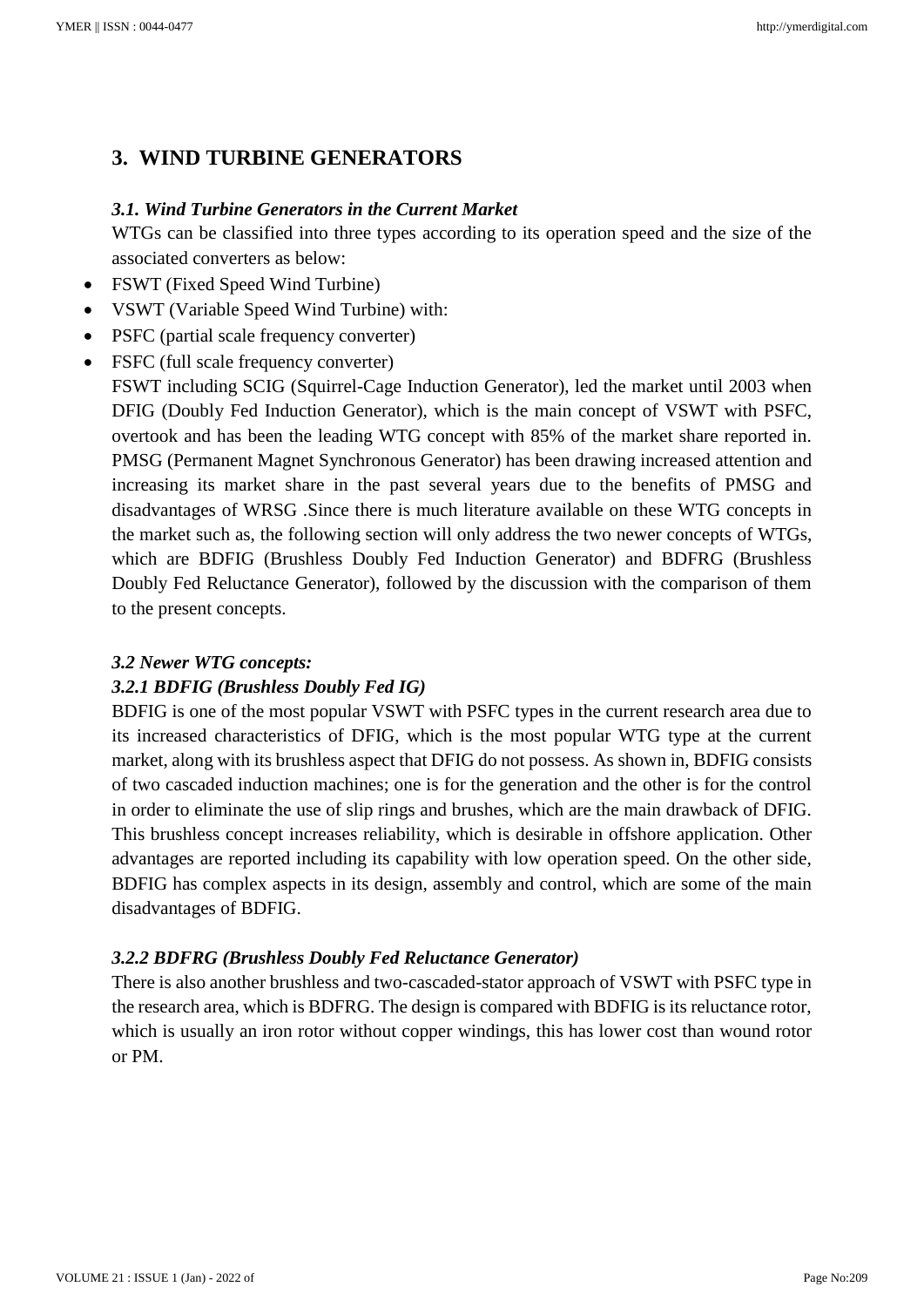

Figure 3.2. The conceptual diagram of BDFIG



Figure 3.2. The conceptual diagram of BDFRG

This design offers some advantages on top of the advantage of BDFIG including higher efficiency, easier construction and control including power factor control capability as well as reduction in cost and increased reliability including its "fail-safe" operation mode due to the reluctance rotor. Due to its increased reliability, reluctance generators have also been of interest in aircraft industry where design challenges such as harsh environment operation and stringent reliability exist. On the other hand, some of the drawbacks for BDFRG exist such as complexity of rotor deign, its larger machine size due to a lower torque-volume ratio.

# **4. MATRIX CONVERTER**

Matrix converter (MC) is a one-stage AC/AC converter composed of an array of nine bidirectional semiconductor switches, connecting each phase of input to each phase of output. The foremost advantage of matrix converter is elimination of dc link filter. Zero switching loss devices can transfer input power to output power without any power loss. But practically it does not exist.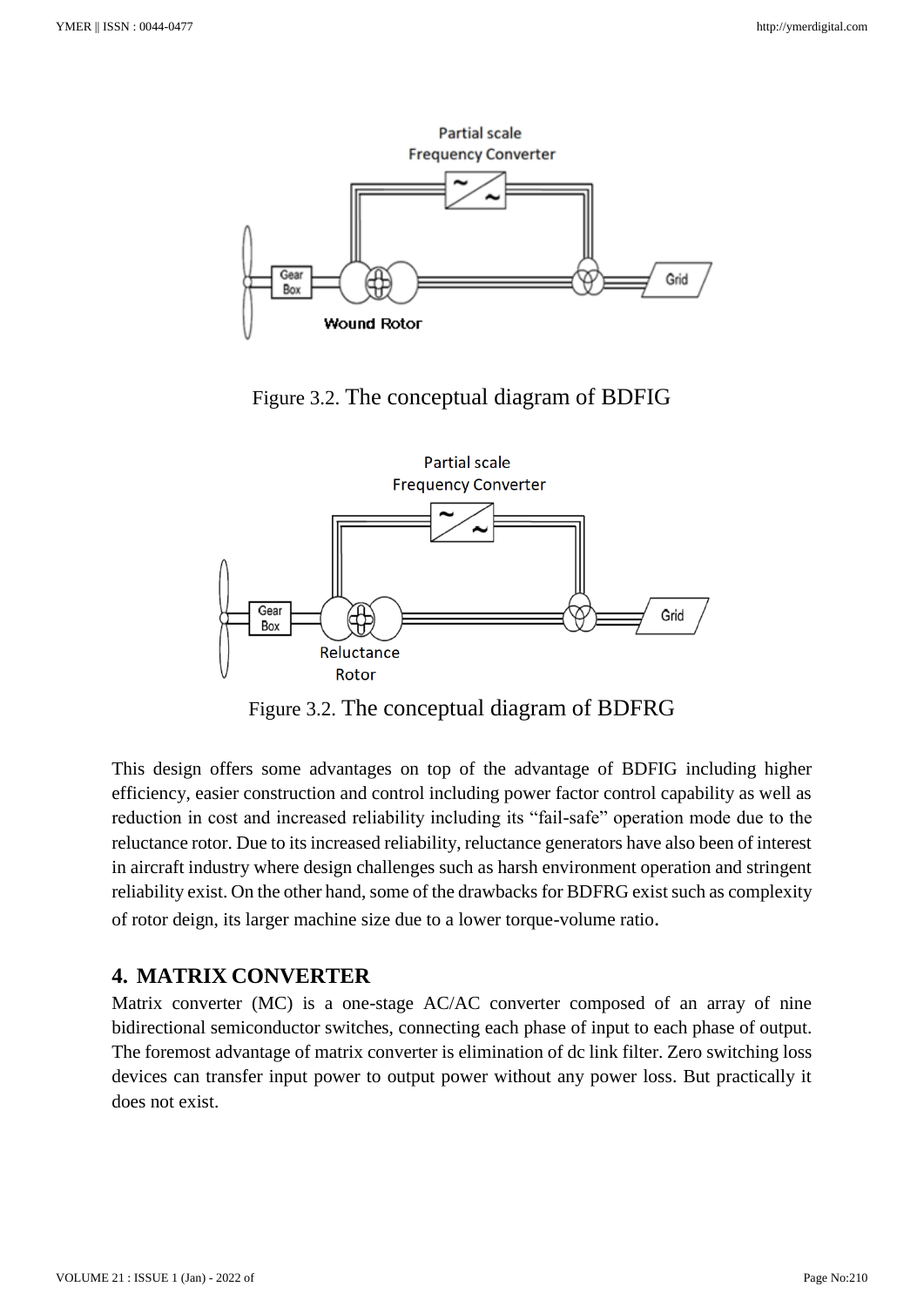

Figure 4.3. Matrix converter circuit topology

The switching frequency of the device decides the THD of the converter. Maximum power transfer to the load is decided by the control algorithm. Matrix converter has increased input output voltage transfer ratio limited to 87 % for sinusoidal input and output waveforms, which can be improved. Further, matrix converter requires more semiconductor devices compared to conventional AC-AC indirect power frequency converter. Since monolithic bi-directional switches are available, they are used for switching purpose.

#### *4.1.1 Control Technology*

With the matrix converter, simultaneous control of the output voltage and input current is possible, but simultaneous and independent control is difficult to implement. The control method becomes complicated because of switching one bi-directional switch. The higher speed, the higher performance and lower cost of control devices in recent years, however, have made it possible to realize even complicated control with ease. In the conventional control method for a matrix converter, the pulse pattern for bi-directional switch is calculated The control method is unique for the matrix converter and is capable of outputting various pulse patterns. However, the pulse pattern is calculated directly, it is difficult to control the input current and the output voltage independently.

#### *4.1.2 Performance Parameters*

Since there is no energy storage components present between the input and output side of the matrix converter, the output voltage has to be produced directly from the input voltages. Each output voltage waveform is synthesized by sequential piecewise sampling of the input voltage waveforms. The sampling rate has to be higher than both input and output frequencies, and the duration of each sample is controlled so that the average value of the output waveform within each sample period tracks the desired output waveform.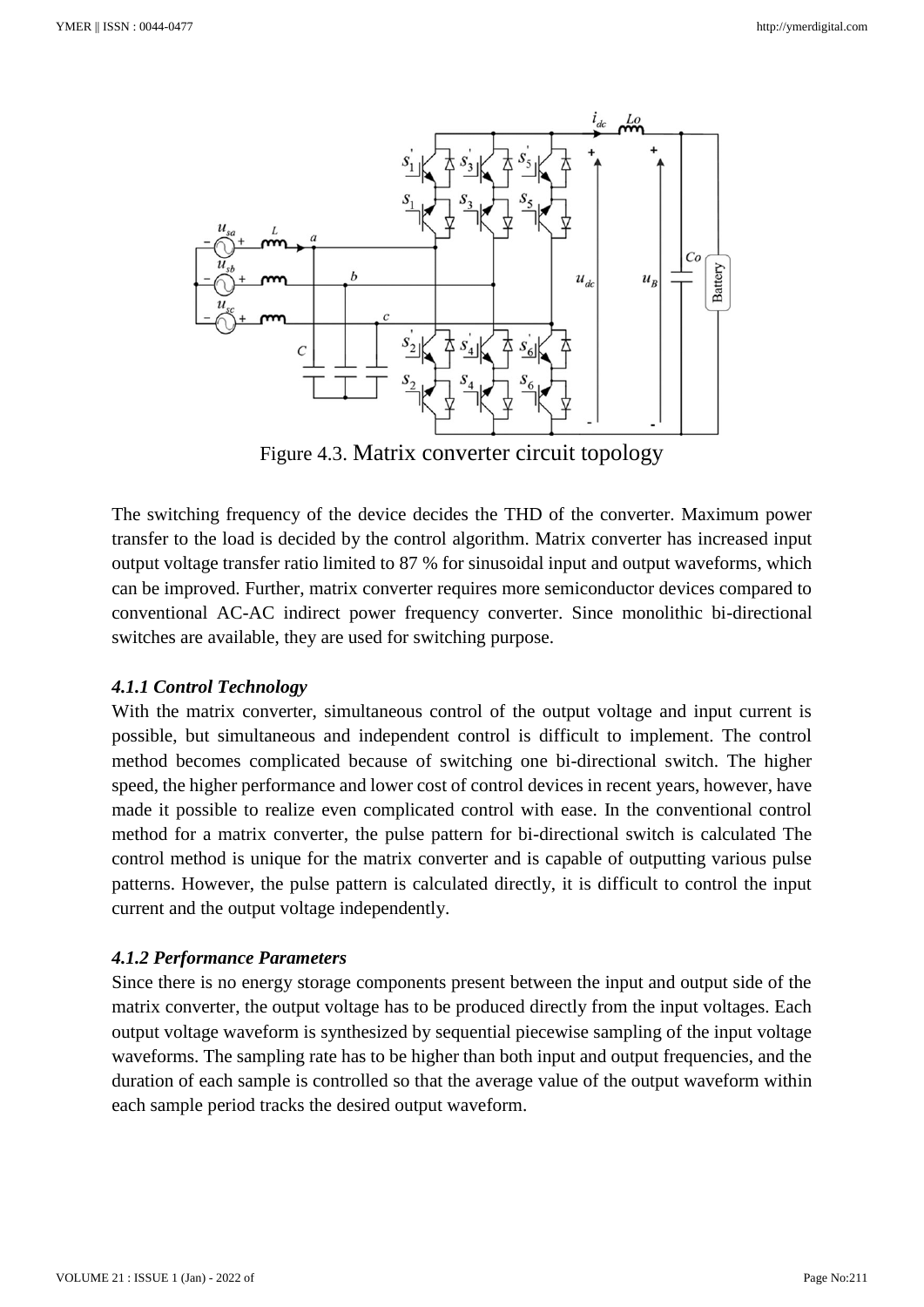

Figure 4.2. Output voltage of a matrix converter

The input currents are directly generated by the output currents, synthesized by sequential piecewise sampling of the output current waveforms. If the switching frequency of the matrix converter is set higher than the input and output frequency, the input currents drawn by the converter are sinusoidal. The input power factor is another attractive feature of matrix converter, which holds for most of the control algorithms. Despite this common capability, it is worth noting that a basic difference exists with respect to the load displacement angle dependency.



Figure 4.3. Input current of matrix converter



Figure 4.4. Input line-to-neutral voltage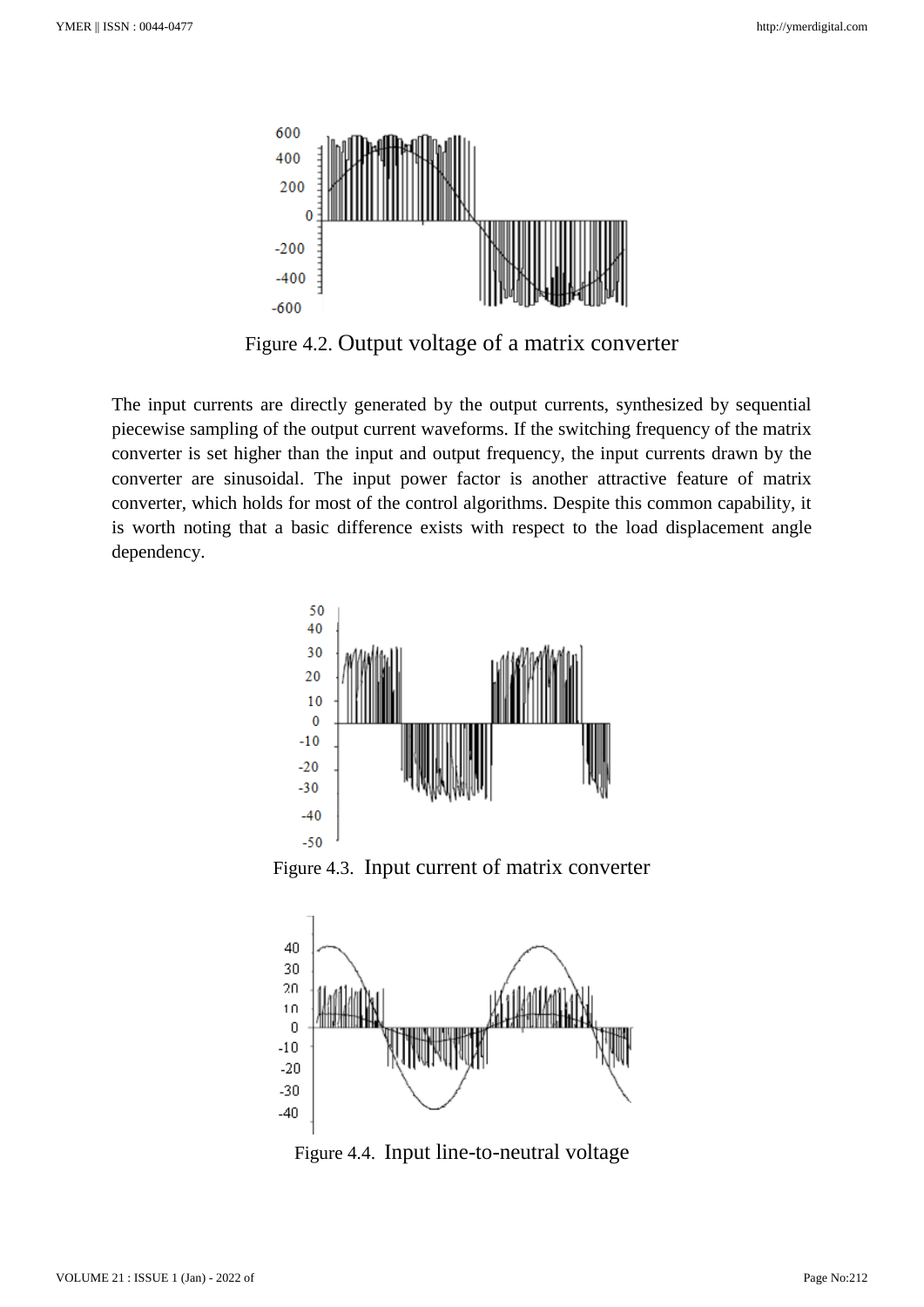For example, the algorithm does not require the knowledge of the load displacement angle in order to fully control the input power factor. On the contrary, the algorithm requires the knowledge of the load displacement angle whenever the reference input power factor is different from unity. From an algorithm computational burden point of view this is a drawback, since it implies additional quite heavy calculations.

# **4.2 COMMUTATION METHODS IN MATRIX CONVERTER**

#### *4.2.1 Dead Time Commutation*

Dead Time commutation method is used in inverter side. In matrix converter dead time commutation method cannot be used. It results in the open circuit at the load side. Then spike occurs across the switches. To avoid this snubber clamping devices are provided. This is a path to the load current during the dead time and hence the design of snubber circuit is difficult.

#### *4.2.2 Current Commutation based on Multiple Steps*

Current Commutation uses bidirectional switches. It is reliable in current commutation and obeys the basic rules. It can be able to control the direction of the current. This strategy is essential in case of controlled current flow. Current Commutation technique relies on knowledge of the output current direction. The current direction is difficult to determine and allow current levels in high power drives. To avoid this technique of using the voltage across the bi-directional switch is used to determine the current direction has been developed. This technique provides reliable current commutation using an intelligent gate drive circuit which controls the firing of the IGBTs and detects the direction of current flow within the bidirectional switch cell. The current direction information calculated by the active gate drive is passed to all the other gate drivers on the same output leg. In this way all the gate drivers contribute to operate a safe commutation.

| $T\setminus S$ | $S_{Aa}$         | $S_{Ab}$       | <b>SAc</b>       | $S_{Ba}$         | $S_{Bb}$         | $S_{Bc}$       | Sca              | $S_{Cb}$         | $S_{Cc}$         |
|----------------|------------------|----------------|------------------|------------------|------------------|----------------|------------------|------------------|------------------|
| T <sub>1</sub> | $\mathbf{1}$     | $\mathbf{1}$   | $\mathbf{1}$     | $\boldsymbol{0}$ | $\overline{0}$   | $\overline{0}$ | $\overline{0}$   | $\boldsymbol{0}$ | $\theta$         |
| T <sub>2</sub> | $\mathbf{1}$     | $\mathbf{1}$   | $\overline{0}$   | $\boldsymbol{0}$ | $\overline{0}$   | $\mathbf{1}$   | $\overline{0}$   | $\boldsymbol{0}$ | $\overline{0}$   |
| T <sub>3</sub> | $\boldsymbol{0}$ | $\overline{0}$ | $\overline{0}$   | $\mathbf{1}$     | $\mathbf{1}$     | $\mathbf{1}$   | $\boldsymbol{0}$ | $\boldsymbol{0}$ | $\theta$         |
| T <sub>4</sub> | $\boldsymbol{0}$ | $\overline{0}$ | $\boldsymbol{0}$ | $\mathbf{1}$     | $\mathbf{1}$     | $\overline{0}$ | $\boldsymbol{0}$ | $\boldsymbol{0}$ | $\mathbf{1}$     |
| T <sub>5</sub> | $\boldsymbol{0}$ | $\overline{0}$ | $\boldsymbol{0}$ | $\boldsymbol{0}$ | $\boldsymbol{0}$ | $\overline{0}$ | $\mathbf{1}$     | $\mathbf{1}$     | $\mathbf{1}$     |
| T <sub>6</sub> | $\mathbf{1}$     | $\mathbf{1}$   | $\mathbf{1}$     | $\overline{0}$   | $\overline{0}$   | $\overline{0}$ | $\overline{0}$   | $\overline{0}$   | $\overline{0}$   |
| T7             | $\mathbf{1}$     | $\mathbf{1}$   | $\overline{0}$   | $\overline{0}$   | $\overline{0}$   | $\mathbf{1}$   | $\overline{0}$   | $\overline{0}$   | $\overline{0}$   |
| T <sub>8</sub> | $\overline{0}$   | $\overline{0}$ | $\overline{0}$   | $\mathbf{1}$     | $\mathbf{1}$     | $\mathbf{1}$   | $\overline{0}$   | $\overline{0}$   | $\overline{0}$   |
| T <sub>9</sub> | $\overline{0}$   | $\overline{0}$ | $\overline{0}$   | $\mathbf{1}$     | $\mathbf{1}$     | $\overline{0}$ | $\boldsymbol{0}$ | $\overline{0}$   | 1                |
| T10            | $\overline{0}$   | $\overline{0}$ | $\overline{0}$   | $\overline{0}$   | $\overline{0}$   | $\overline{0}$ | $\mathbf{1}$     | $\mathbf{1}$     | $\mathbf{1}$     |
| <b>T11</b>     | $\mathbf{1}$     | $\mathbf{1}$   | $\mathbf{1}$     | $\boldsymbol{0}$ | $\overline{0}$   | $\overline{0}$ | $\overline{0}$   | $\boldsymbol{0}$ | $\overline{0}$   |
| T12            | $\mathbf{1}$     | 1              | $\boldsymbol{0}$ | $\boldsymbol{0}$ | $\boldsymbol{0}$ | $\mathbf{1}$   | $\boldsymbol{0}$ | $\boldsymbol{0}$ | $\boldsymbol{0}$ |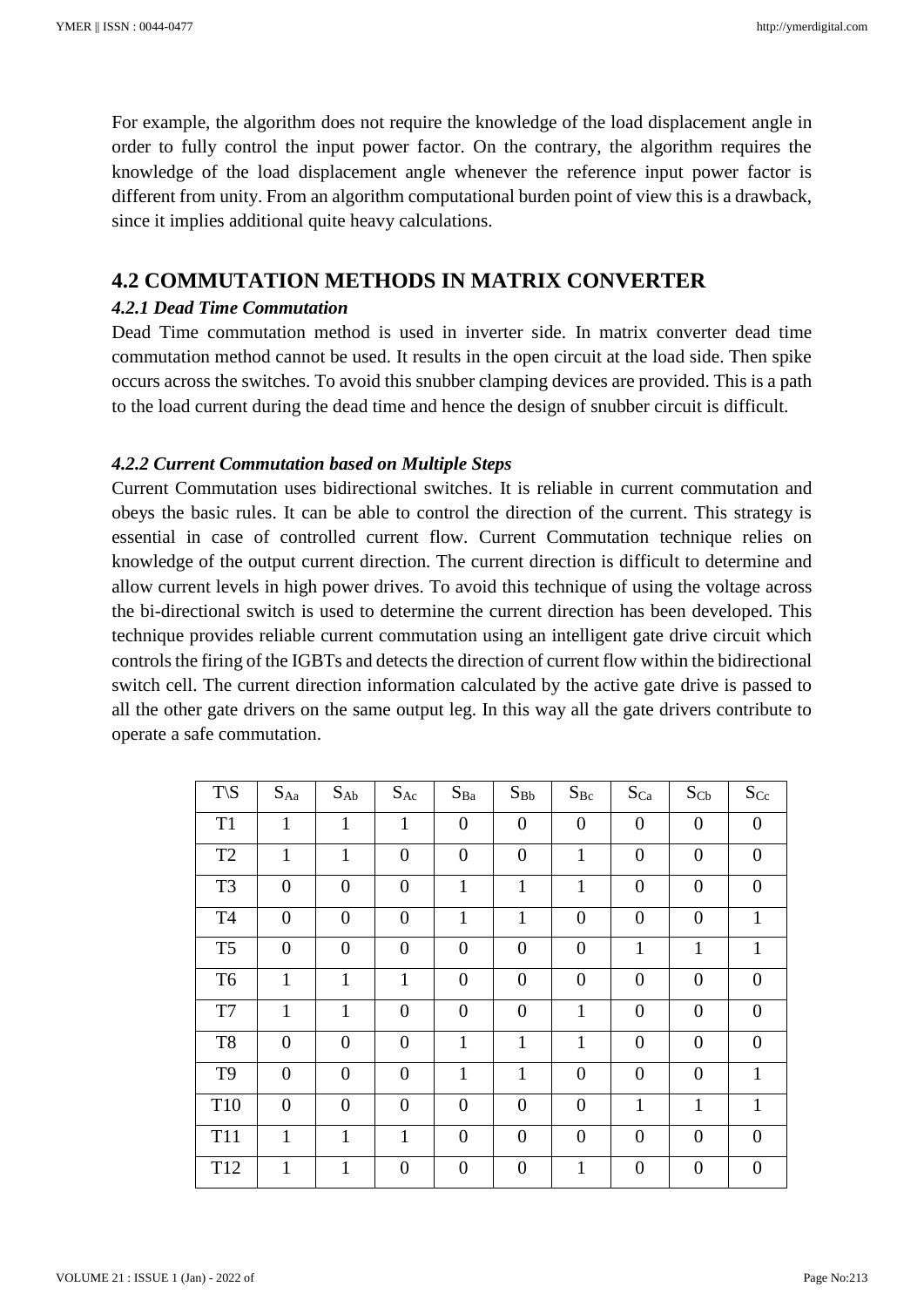| T13             | $\mathbf{1}$     | $\overline{0}$ | $\overline{0}$ | $\overline{0}$   | $\mathbf{1}$     | $\mathbf{1}$   | $\overline{0}$ | $\overline{0}$   | $\overline{0}$ |
|-----------------|------------------|----------------|----------------|------------------|------------------|----------------|----------------|------------------|----------------|
| T14             | $\overline{0}$   | $\overline{0}$ | $\overline{0}$ | $\mathbf{1}$     | $\mathbf{1}$     | $\mathbf{1}$   | $\overline{0}$ | $\overline{0}$   | $\theta$       |
| T <sub>15</sub> | $\overline{0}$   | $\overline{0}$ | $\overline{0}$ | $\mathbf{1}$     | 1                | $\overline{0}$ | $\overline{0}$ | $\boldsymbol{0}$ | $\mathbf{1}$   |
| T16             | $\overline{0}$   | $\overline{0}$ | $\overline{0}$ | $\mathbf{1}$     | $\boldsymbol{0}$ | $\overline{0}$ | $\overline{0}$ | $\mathbf{1}$     | $\mathbf{1}$   |
| <b>T17</b>      | $\overline{0}$   | $\overline{0}$ | $\overline{0}$ | $\overline{0}$   | $\overline{0}$   | $\overline{0}$ | $\mathbf{1}$   | $\mathbf{1}$     | $\mathbf{1}$   |
| <b>T18</b>      | $\mathbf{1}$     | $\mathbf{1}$   | $\mathbf{1}$   | $\boldsymbol{0}$ | $\overline{0}$   | $\overline{0}$ | $\overline{0}$ | $\overline{0}$   | $\overline{0}$ |
| T <sub>19</sub> | $\mathbf{1}$     | $\mathbf{1}$   | $\overline{0}$ | $\overline{0}$   | $\overline{0}$   | $\mathbf{1}$   | $\overline{0}$ | $\overline{0}$   | $\theta$       |
| <b>T20</b>      | $\mathbf{1}$     | $\overline{0}$ | $\overline{0}$ | $\overline{0}$   | 1                | $\mathbf{1}$   | $\overline{0}$ | $\overline{0}$   | $\overline{0}$ |
| T <sub>21</sub> | $\boldsymbol{0}$ | $\overline{0}$ | $\overline{0}$ | $\mathbf{1}$     | 1                | $\mathbf{1}$   | $\overline{0}$ | $\overline{0}$   | $\theta$       |
| T <sub>22</sub> | $\boldsymbol{0}$ | $\overline{0}$ | $\overline{0}$ | $\mathbf{1}$     | 1                | $\overline{0}$ | $\overline{0}$ | $\overline{0}$   | $\mathbf{1}$   |
| T <sub>23</sub> | $\overline{0}$   | $\overline{0}$ | $\overline{0}$ | $\mathbf{1}$     | $\overline{0}$   | $\overline{0}$ | $\overline{0}$ | $\mathbf{1}$     | $\mathbf{1}$   |
| T <sub>24</sub> | $\overline{0}$   | $\overline{0}$ | $\overline{0}$ | $\boldsymbol{0}$ | $\overline{0}$   | $\overline{0}$ | 1              | $\mathbf{1}$     | 1              |

# **4.3 Simulation of Matrix Converter**

The matrix converter was simulated using MATLAB/SIMULINK. Its model and output voltage, current was illustrated below



Figure 4.5. Simulation of Matrix Converter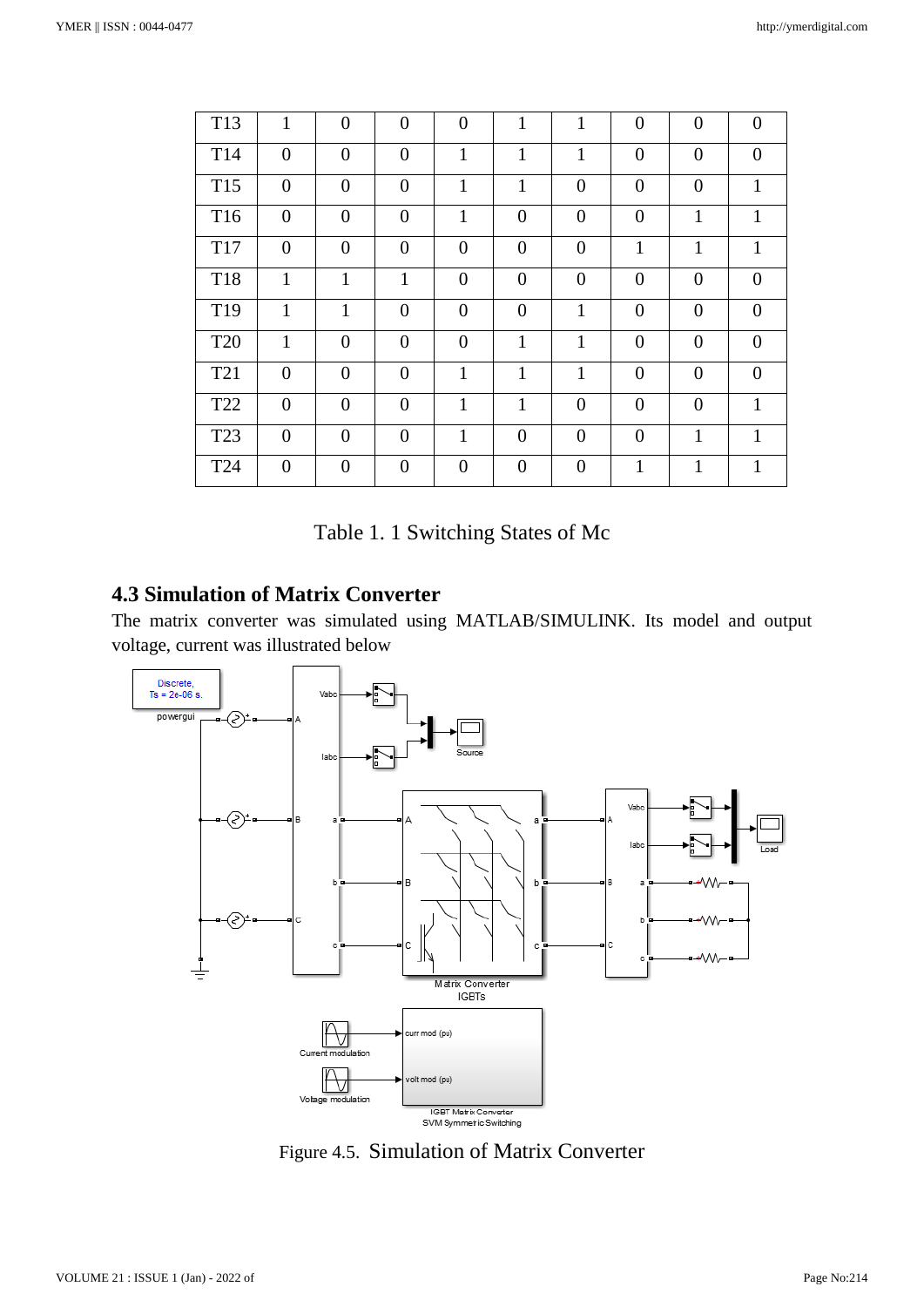



# *4.4 Advantages of Matrix Converter*

The main advantages of a matrix converter are:

- $\checkmark$  Sinusoidal input and output waves with minimum harmonics.
- $\checkmark$  Input power can be fully controlled.
- $\checkmark$  Minimum energy storage requirements.
- $\checkmark$  Compact design.
- $\checkmark$  Adjustable (including unity) power factor.
- $\checkmark$  Bidirectional power flow.
- $\checkmark$  High quality waveform.
- $\checkmark$  More stability and fewer fluctuations.

# *4.5 Disadvantages of Matrix Converter*

The main drawbacks of a matrix converter are:

- $\checkmark$  Higher complexity in modulation and analysis effort.
- $\checkmark$  Requires more semiconductor devices.
- $\checkmark$  Sensitive to disturbances of the input voltage.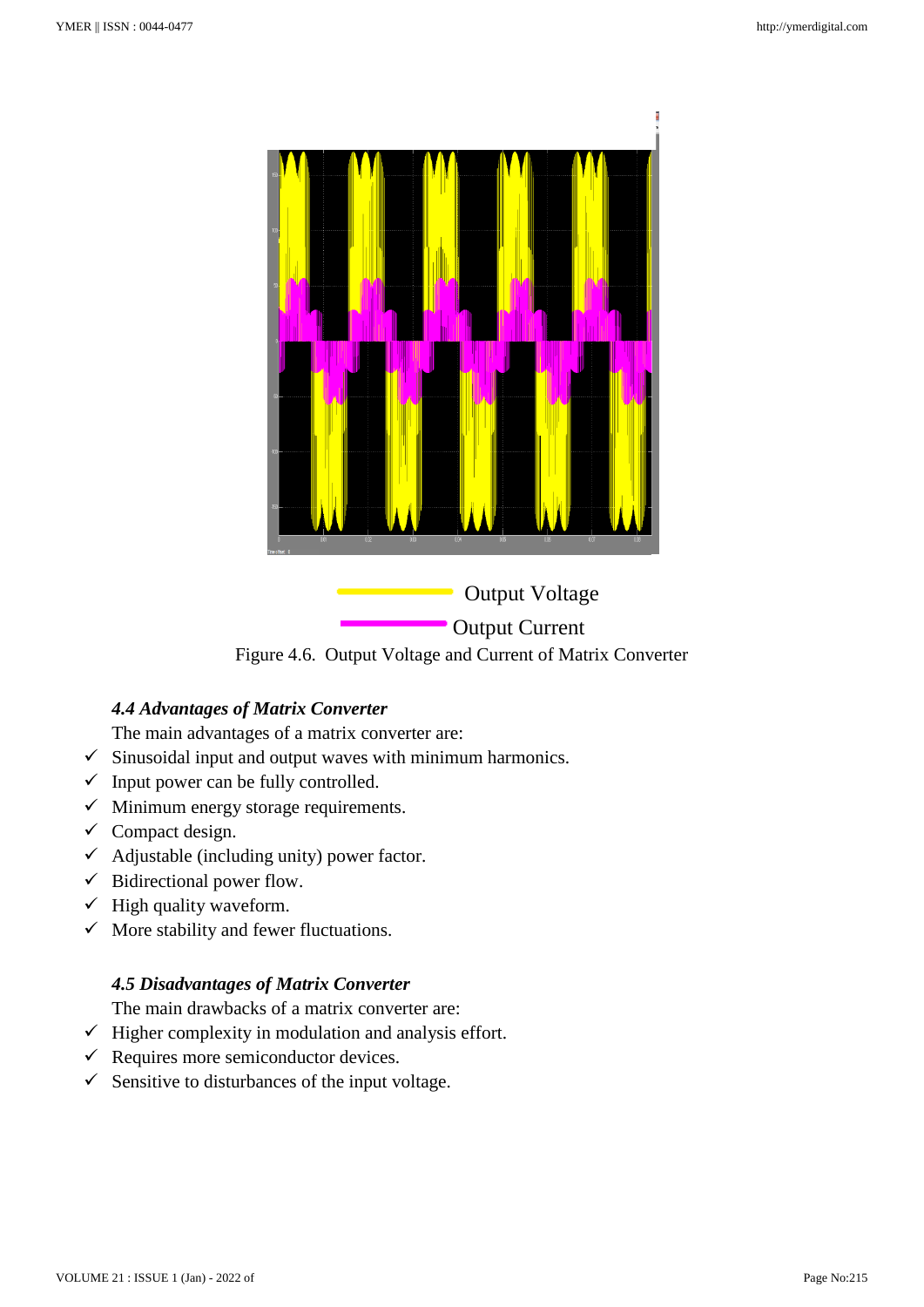## **5. Issues on Grid-Connection**

#### *5.1. The Utility Grid and WECS*

Some grid disturbances such as voltage dips often occur on utility side. In the past, gridconnected wind turbines needed to be disconnected from the grid when such disturbances happened in order to protect themselves from damages. However, as the penetration level of wind energy has been increasing the role of WECS on the grid has been transforming from minor power source to main power supply stations such as coal-fired power stations along with the new grid codes. Fault Ride Through (FRT) capability under voltage dip is one of the main focus of the new grid codes. Another focus of the new grid code is the requirement for wind turbines to support the power quality control on the grid such as voltage/frequency stability control, active/reactive power regulation, harmonics/interharmonics emission and flicker emission and so forth. International Electro technical Commission (IEC) has also released standards on power quality for grid connected wind turbines, which are IEC 61400-21 in 2001 and its second edition in 2008. In The following section will discuss three grid-connection issues that are most frequently reported and investigated in wind energy field, which are voltage dip, harmonic emission and flicker.

# *5.2 The Three Main Issues in Grid-Connected WECS*

#### *5.2.1. Voltage Dip*

Voltage dip, also referred as voltage sag, is a phenomenon that the voltage of the grid drops below the normal rms level (down to 0.1-0.9 p.u.) for a short duration (typically 0.5-30 cycles) .It is a critical issue for wind turbines because the voltage dip can initiate abnormal behaviors in the generator and PEC, which can result in permanent damages [83]. Therefore it is regarded as a significant technical challenge for wind turbine manufacturers [81]. Under the new grid codes, wind turbines are expected to have reasonable FRT capability, which is to support the grid under the voltage dip as well as to protect them from being damaged. Wind turbine must stay connected until the state (*i.e.* voltage-time) is placed below the solid line in the figure in order to support the grid.



Figure 5.1. The FRT capability curve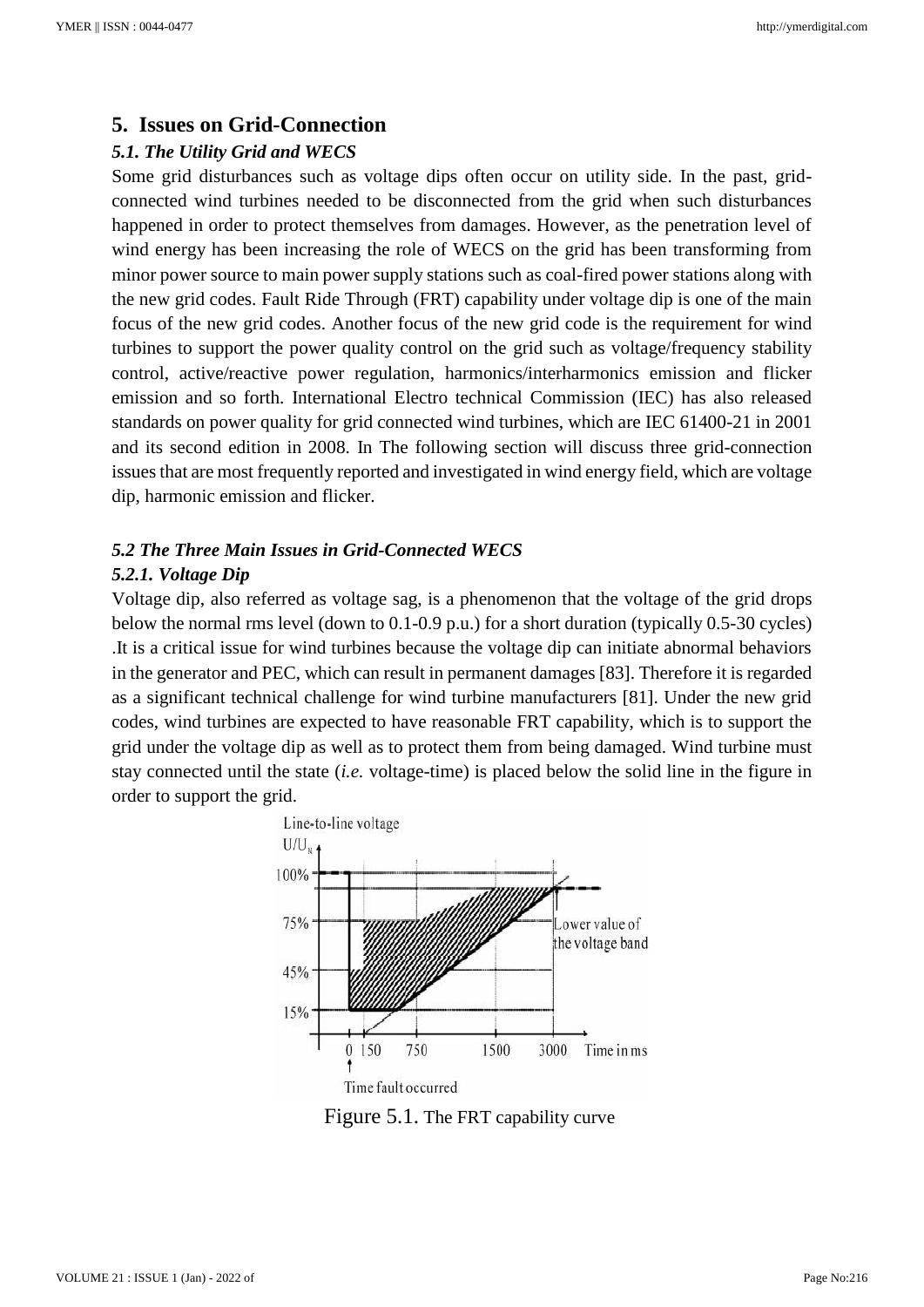#### *5.2.2. Harmonic Emission*

Harmonic emission is another crucial issue for grid connected wind turbines because it may result in voltage distortion and torque pulsations, which consequently cause overheating in the generator and other problems. Although wind turbines emit low-order harmonics, selfcommutated converters are used in modern VSWTs which can filter out these low-order harmonics. But self-commutated converters introduce high-order harmonics. In addition, inter harmonics, which is non-integer harmonics, is another type of harmonic emission by WTCS's. Wind turbine power quality standard IEC 61400-21 2<sup>nd</sup> edition released in 2008, along with harmonic measurement standard IEC 61000-4-7, provides the requirements for on current harmonics, current interharmonics and higher current components to be measured and reported in modern WECS's.

#### **5.2.3. Flicker**

In wind turbine Flicker is another issue. It is defined as a measure of annoyance of flickering light bulbs on human, caused by active and reactive power fluctuation. The standard IEC 61400-21 requires flicker to be monitored in two operation modes; continuous operation and switching operation. It is reported that flicker is relatively less critical issue in VSWT; however, it needs to be improved for higher power quality.

# **6. PROPOSED MODEL OF MC WITH DFIG**

Double-fed induction machines can be operated as a generator and motor in sub-synchronous and super-synchronous speeds, giving four possible operating modes. But the major drawback of DFIG is it consists of slip rings and brushes which decreases the overall efficiency. To overcome this, the proposed model is designed with brushless doubly fed induction generator which increases the efficiency and also can be used in off-shore wind applications.



Figure 6.1. Conventional DFIG

The proposed model uses a brushless doubly fed induction generator as it operates more conveniently in variable speed with partial scale. BDFIG consists of two cascaded induction machines; one is for the generation and the other is for the control in order to eliminate the use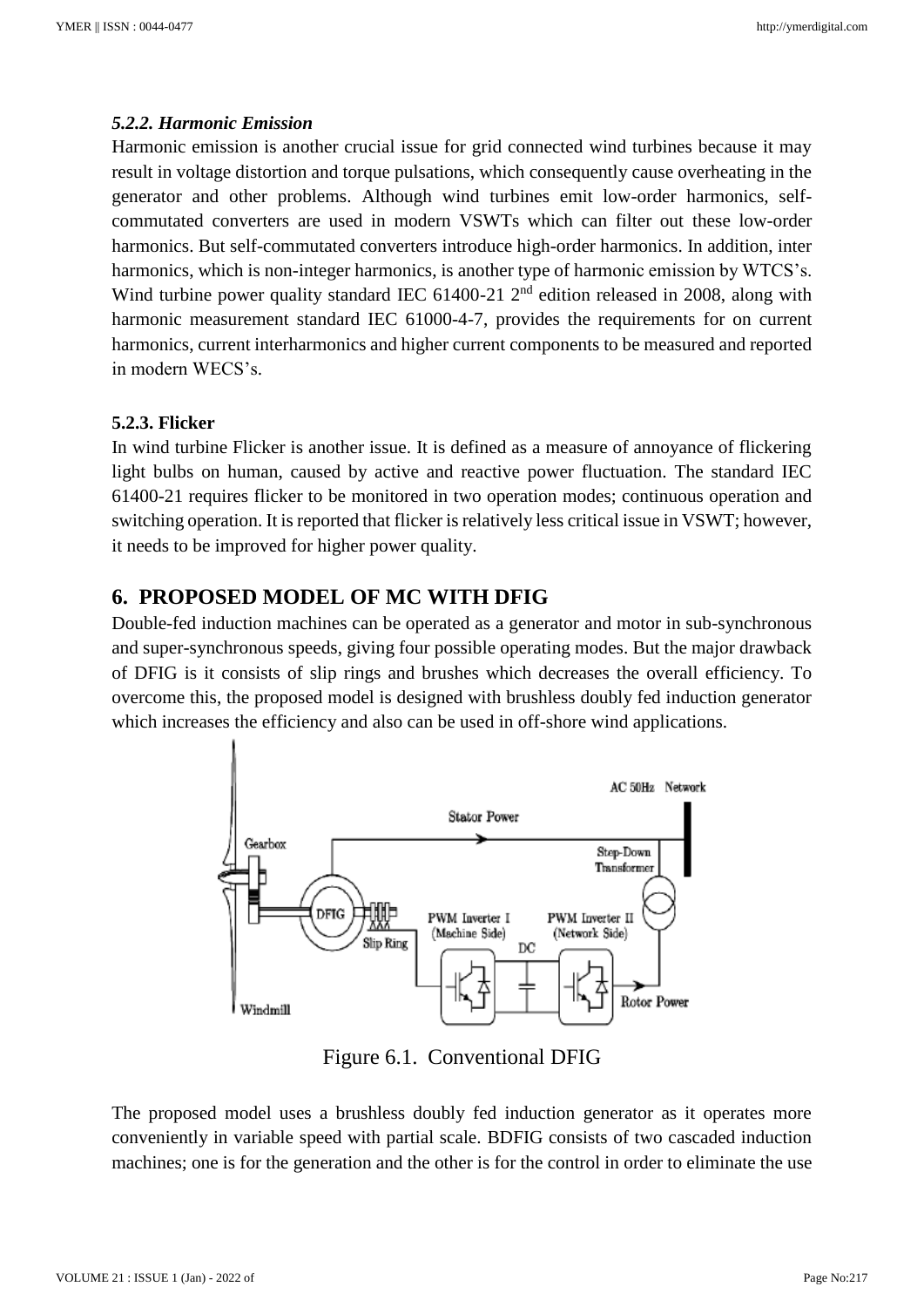of slip rings and brushes. The proposed topology is used for variable speed wind energy applications. The design of the control loops is simplified considering that the power spectrum density of a typical wind profile which has the available energy available in the low frequency region. No brushes are required for the connection of both rotors in a machine with two stators and one only rotor. It operates both in sub synchronous and super synchronous region.



Fig 6.2 Proposed model of BDFIG

#### **6. CONCLUSIONS**

The paper mainly focus on the use of matrix converter in wind mill applications because its efficiency decreases with increasing frequency than a back-to-back converter. In high frequency applications, this may be an argument to use a matrix converter. One of the key findings of this study is that the newer concepts, BDFIG and BDFRG have great potential to come into the WECS market in the current and future wind energy market due to their attractive characteristics in line with the current trends of the wind energy market. Hence, there need to be more researches on them with grid connection issues.

# *7. REFERENCES*

*[1].Lopez, S., "Matrix Converter for frequency changing power supply applications", Ph.D. dissertation submitted to U. of Nottingham, unpublished, 2008.*

*[2]. S. Masoud Barakati -A thesis.*

*[3]. Design and Simulation of Matrix Converter for Wind Mill Applications, International Journal of Advanced Trends in Computer Science and Engineering.*

*[4].Wind Energy Conversion System from Electrical Perspective —A Survey, Smart Grid and Renewable Energy, 2010.*